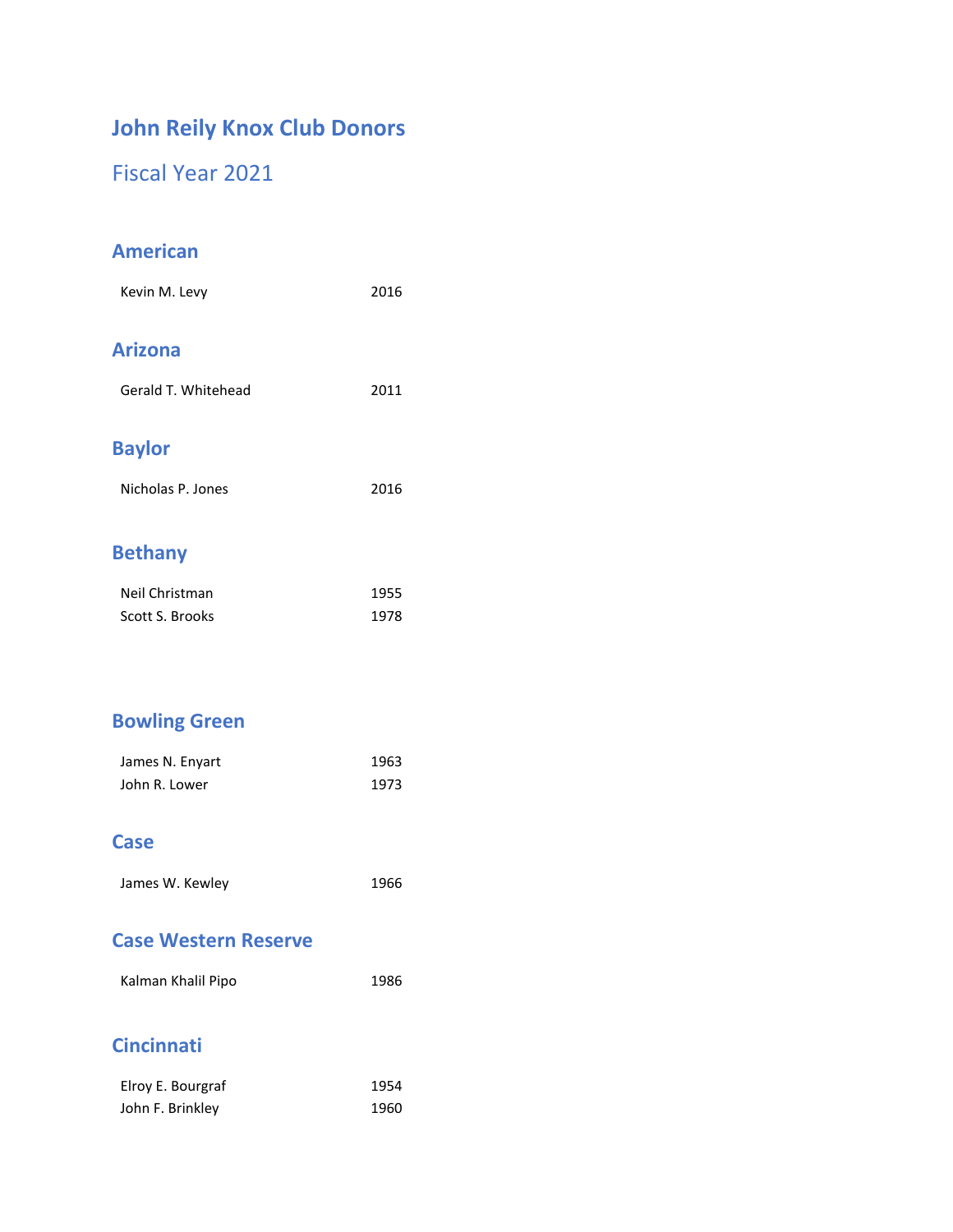| H. Kent Mergler         | 1963 |
|-------------------------|------|
| Thomas D. Seifert       | 1964 |
| Steven A. Wilson        | 1966 |
| Jack F. Brown           | 1967 |
| Carl F. Bohn, Jr.       | 1971 |
| Michael A. Paul         | 1972 |
| Daniel H. Farmer        | 1975 |
| Kenneth S. Moczulski    | 1975 |
| Thomas D. Cassady       | 1976 |
| Thomas E. Homan         | 1976 |
| Alexander E. Ipiotis    | 1982 |
| Timothy C. Miller       | 1983 |
| Rakesh K. Ram           | 1985 |
| Scott A. Oyler          | 2003 |
| Matthew James Mežinskis | 2006 |
| Tim & Pam Naab          | 2014 |

### **Clemson**

| Michael P. Nieri | 1986 |
|------------------|------|
|                  |      |

# **Colgate**

| Bruce S. Fein | 1984 |
|---------------|------|

# **Colorado College**

| Robert W. Selig, Jr. | 1961 |
|----------------------|------|
|----------------------|------|

## **Colorado Mines**

| Marshall C. Crouch, III | 1967 |
|-------------------------|------|
| Charles J. Vasilius     | 1981 |
| Kevin N. Tornes         | 2014 |

## **Columbia**

Martin I. Lewison 1988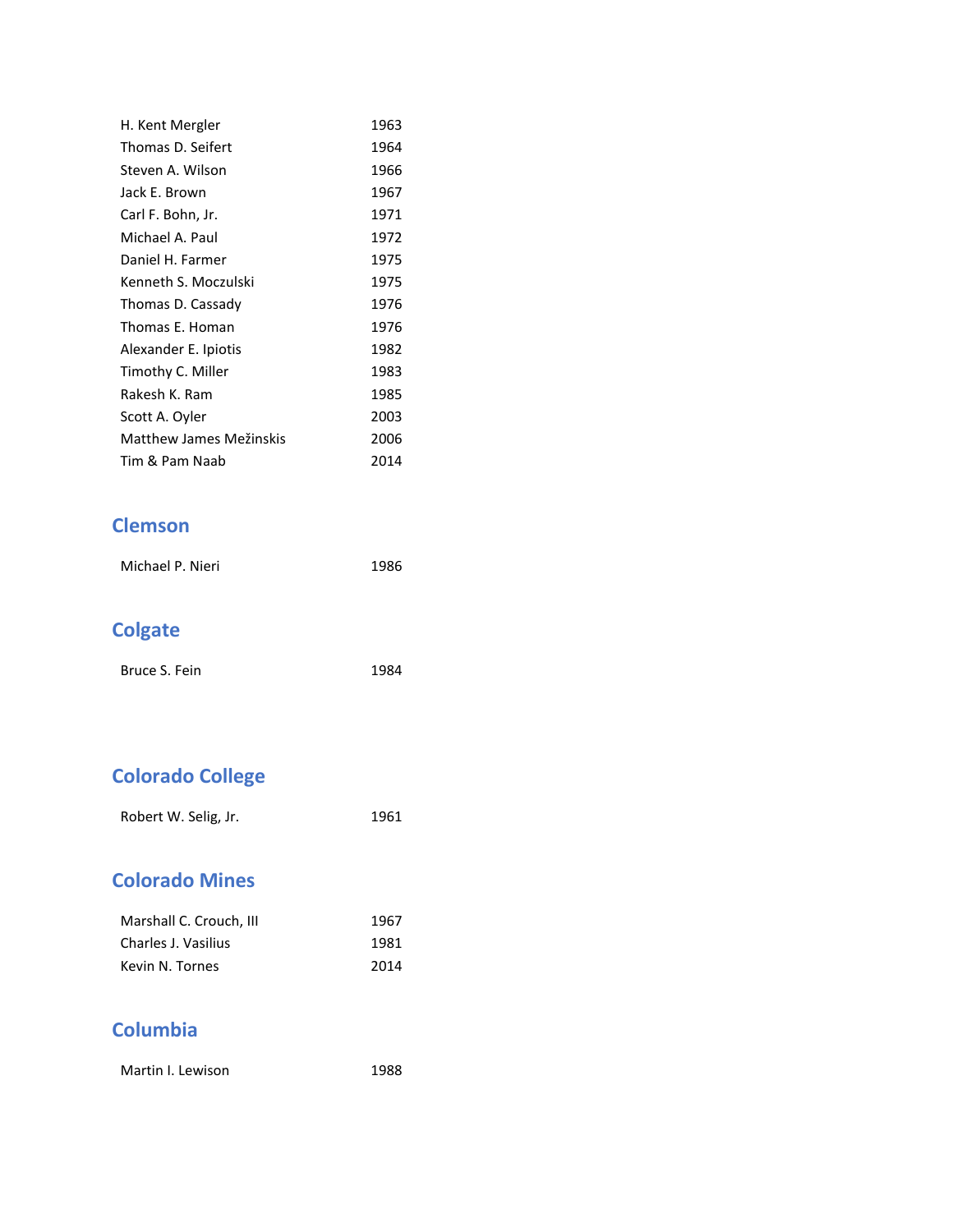# **Cornell**

| <b>Richard W. Banks</b>          | 1972         |
|----------------------------------|--------------|
| <b>Creighton</b>                 |              |
| Matthew E. Carlson               | 2014         |
| <b>Delaware</b>                  |              |
| Spencer J. Czerwinski            | 2021         |
| <b>Denison</b>                   |              |
| Don P. Brown                     | 1958         |
| George M. Brown, Jr.             | 1960         |
| <b>Denver</b>                    |              |
| <b>Richard H. Evans</b>          | 1966         |
|                                  |              |
| <b>DePauw</b>                    |              |
| Robert R. Frederick              | 1948         |
| <b>East Carolina</b>             |              |
| Duane Kirk Little                | 1982         |
| <b>Eastern Kentucky</b>          |              |
|                                  |              |
| L. Martin Cobb<br>Kevin M. Duffy | 1996<br>1996 |
| Nathan J. Schilling              | 1998         |

R. Thomas Reeves 1999 Nicholas H. Sexton 2011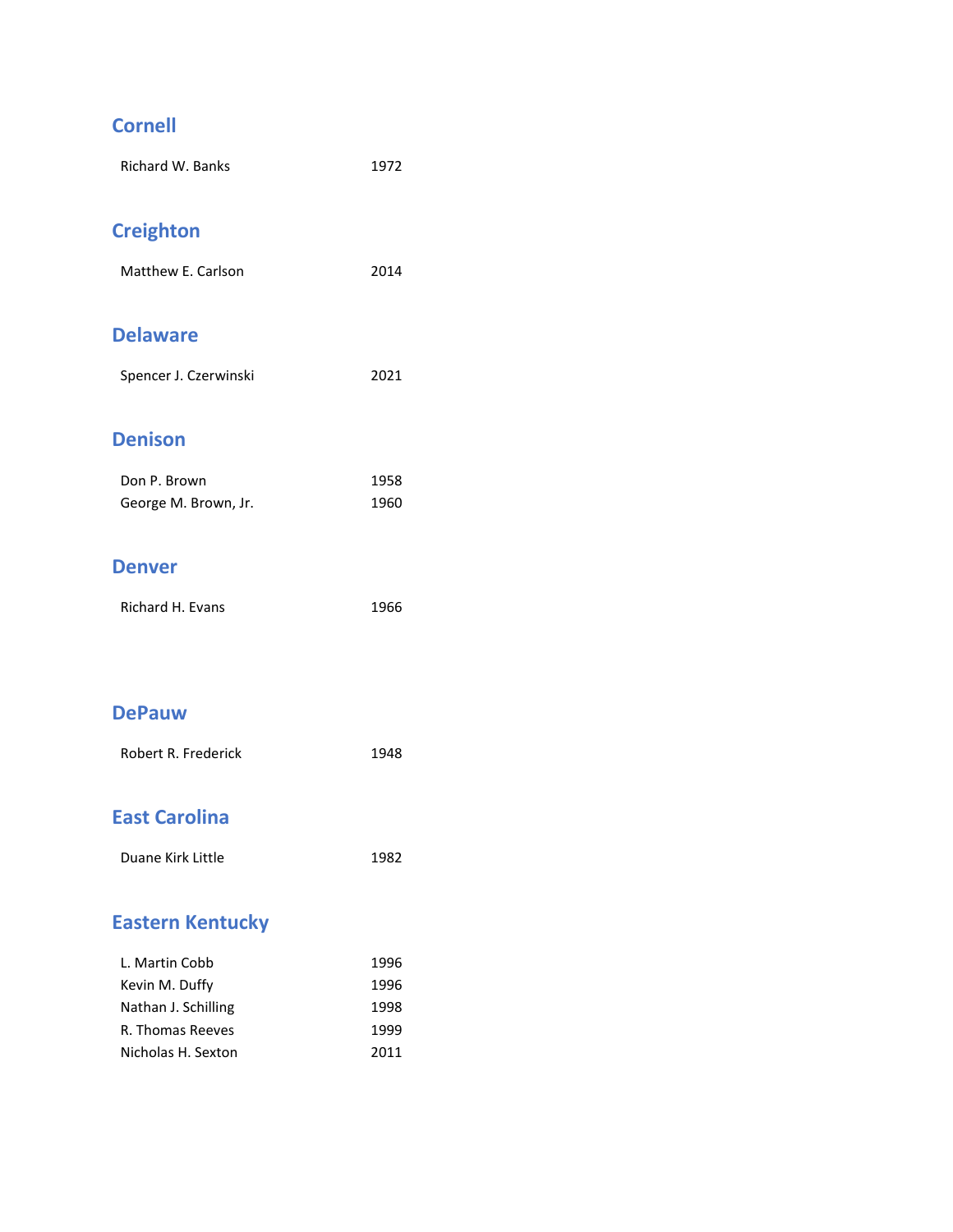# **Emory**

| John H. Stebbins | 1992 |
|------------------|------|
|------------------|------|

### **Florida**

| John L. Gatz          | 1954 |
|-----------------------|------|
| William L. Jesse      | 1976 |
| John I. Williams, Jr. | 1979 |
| Peter Sicilia         | 1994 |

### **Florida International**

| 2012<br><b>Steven Cruz</b> |  |
|----------------------------|--|

# **George Washington**

| Jonathan M. LaBuz | 2004 |
|-------------------|------|
|                   |      |

# **Georgia Tech**

| D. Wayne Waddell   | 1956 |
|--------------------|------|
| Jonathan E. Parker | 1959 |
| John S. Parker     | 1962 |
| Lynn C. Maddox     | 1964 |
| Theodore S. Haile  | 1975 |

#### **Hanover**

| Glen H. Hastings | 1981 |
|------------------|------|
| Randal J. Master | 1982 |

### **Houston**

| 2000 |
|------|
|      |

## **Idaho**

| Allan D. McDonald | 1966 |
|-------------------|------|
|                   |      |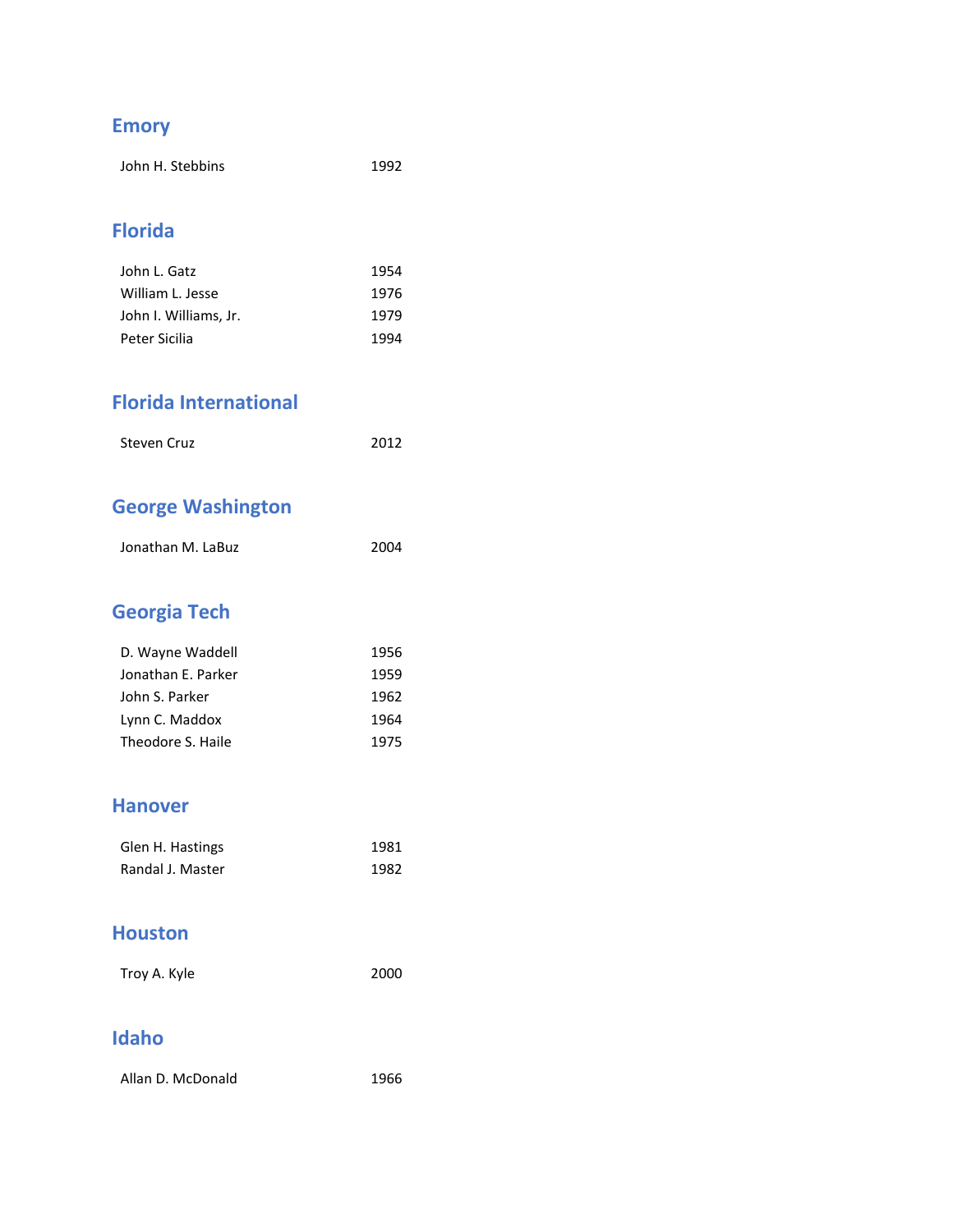### **Illinois**

| Gant Redmon     | 1959 |
|-----------------|------|
| Larry E. Bell   | 1966 |
| Leslie A. Meier | 1982 |

### **Indiana**

|  | Charles O. McCormick, III | 1972 |
|--|---------------------------|------|
|--|---------------------------|------|

#### **Iowa**

| 2019 |
|------|
|      |

### **Iowa State**

| Farl F. Maxwell       | 1949 |
|-----------------------|------|
| Ronald G. Sande       | 1964 |
| Gale M. Peterson, Jr. | 1966 |
| Michael J. Dubes      | 1966 |
| Frederick S. Bucholz  | 1969 |
| Evan J. Evans         | 1971 |
| John W. Gehring       | 1976 |
| Thomas S. Samuelson   | 1984 |
| Darron M. Jones       | 1990 |
| Judson A. Horras      | 1997 |
| Christopher W. Weaver | 1998 |

## **John Carroll**

| Austin P. Dunlop | 2019 |
|------------------|------|
|                  |      |

### **Kansas State**

| P. Thomas Purinton     | 1963 |
|------------------------|------|
| Warren R. Staley       | 1965 |
| John R. Campbell       | 1977 |
| Todd E. Bleakley       | 1977 |
| Randall D. Groves      | 1978 |
| Christopher Miller     | 1986 |
| Christopher G. Althoff | 2000 |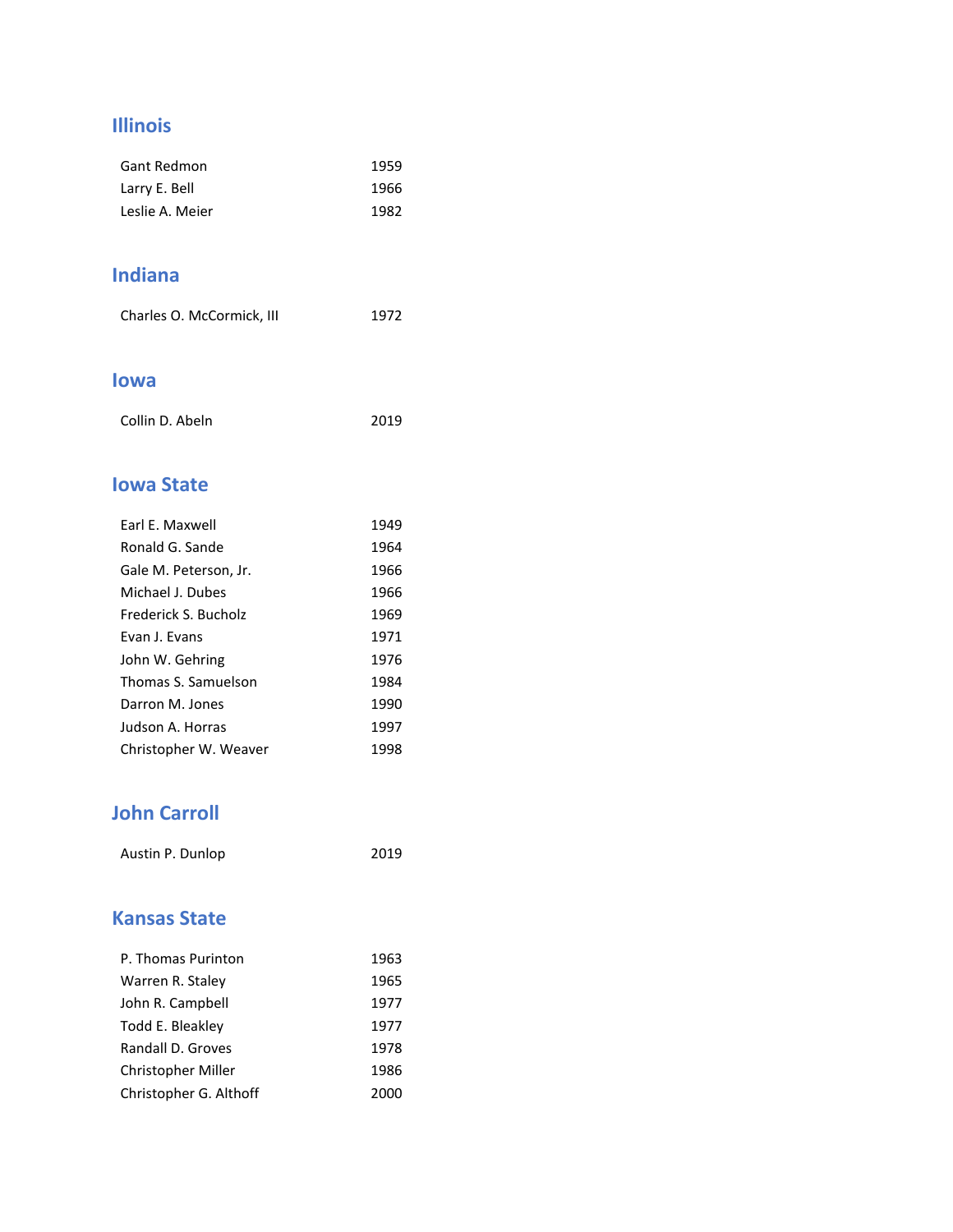# **Kentucky**

| Dallas E. Cain   | 1993 |
|------------------|------|
| Danny D. Board   | 1994 |
| Hal W. Black     | 1997 |
| Brian J. Barr    | 2014 |
| Andrew M. Jones  | 2013 |
| Connor T. Young  | 2014 |
| Clint D. Sexton  | 2015 |
| Cody K. Williams | 2016 |
| Wade S. Bailey   | 2017 |

# **Kenyon**

| William E. Lowry, Jr. | 1956 |
|-----------------------|------|
|-----------------------|------|

# **Kettering B**

| Alexander A. Tannahill | 2015 |
|------------------------|------|
| Jordan N. Fundaro      | 2018 |

#### **Lawrence**

| Robert J. Schaupp | 1951 |
|-------------------|------|
| Amar Budarapu     | 1987 |

### **Louisville**

Stavan R. Bhatt 1998

### **Miami**

| Thomas W. Smith      | 1950 |
|----------------------|------|
| Frederick F. Brower  | 1950 |
| Ronald P. Helman     | 1955 |
| Robert W. Schneebeck | 1955 |
| Peter W.C. Barnhart  | 1966 |
| William F. Alderman  | 1967 |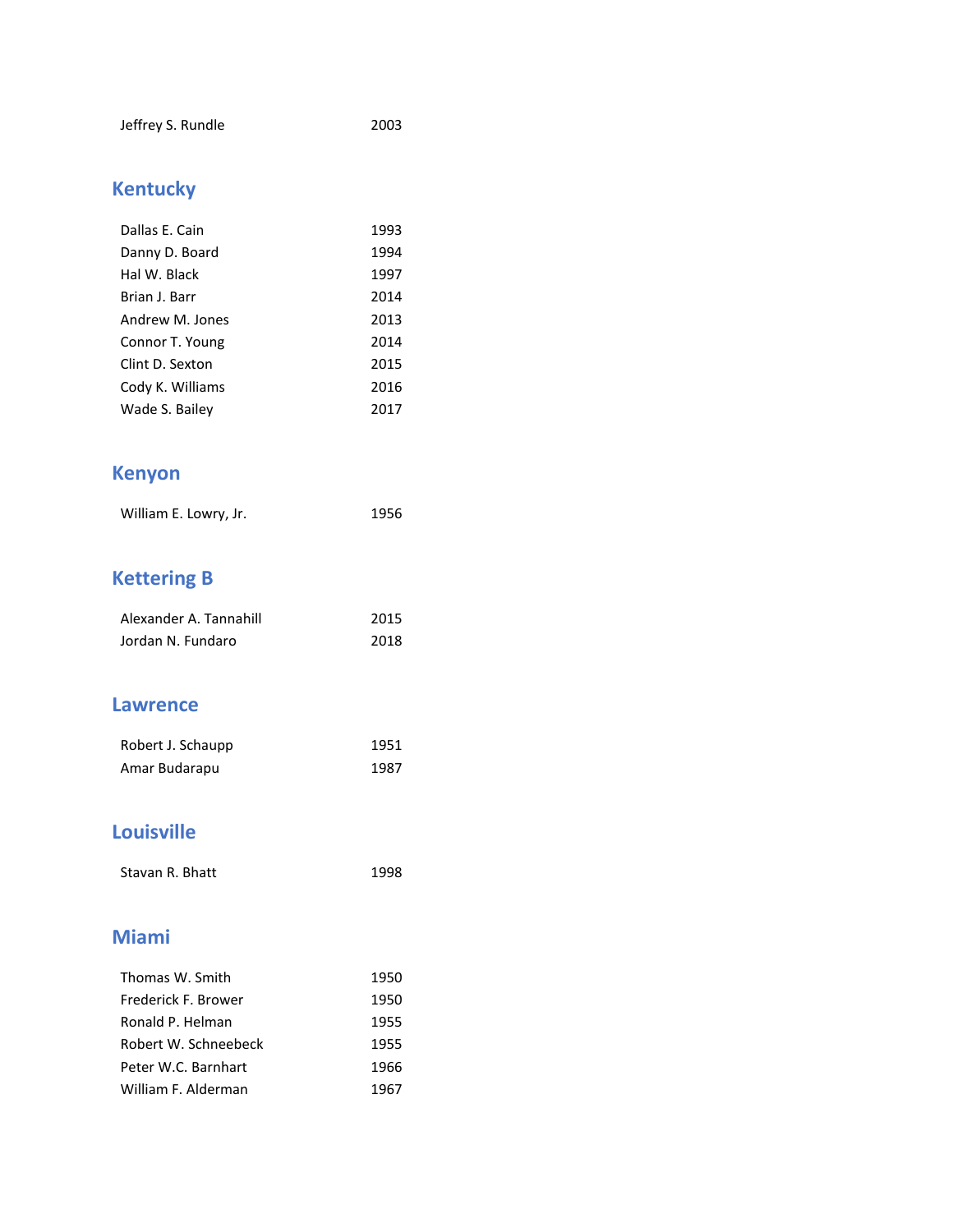| John R. Deyo           | 1969 |
|------------------------|------|
| J. William Haywood     | 1974 |
| Jeffrey M. Anderson    | 1975 |
| Jonathan J. Brant      | 1975 |
| W. Bradfield Trucksis  | 1975 |
| Arthur J. Reimers, III | 1977 |
| E. Scott Sondles       | 1978 |
| Douglas S. Wagner, MD  | 1978 |
| Thomas W. Hook         | 1981 |
| Andrew J. Snyder       | 2005 |

# **Miami (Fla.)**

| Peter N. Darrow | 2009 |
|-----------------|------|
|                 |      |

# **Michigan**

| Lee H. Yambura       | 1971 |
|----------------------|------|
| Karl J. Edelmann, MD | 1986 |

# **Michigan State**

| Dan P. Reason | 1957 |
|---------------|------|
|               |      |

#### **Middle Tennessee State**

| B. Woody Ratterman     | 1995 |
|------------------------|------|
| Charles C. Graves, III | 1994 |

### **Minnesota**

| Nicholas M. Lampi   | 1999 |
|---------------------|------|
| Michael D. Kokkinen | 2000 |
| Dustin L. Anderson  | 2005 |
| Colin N. Close      | 2013 |
| Evan J. Jobin       | 2018 |

### **Mississippi**

William B. Lipscomb 1965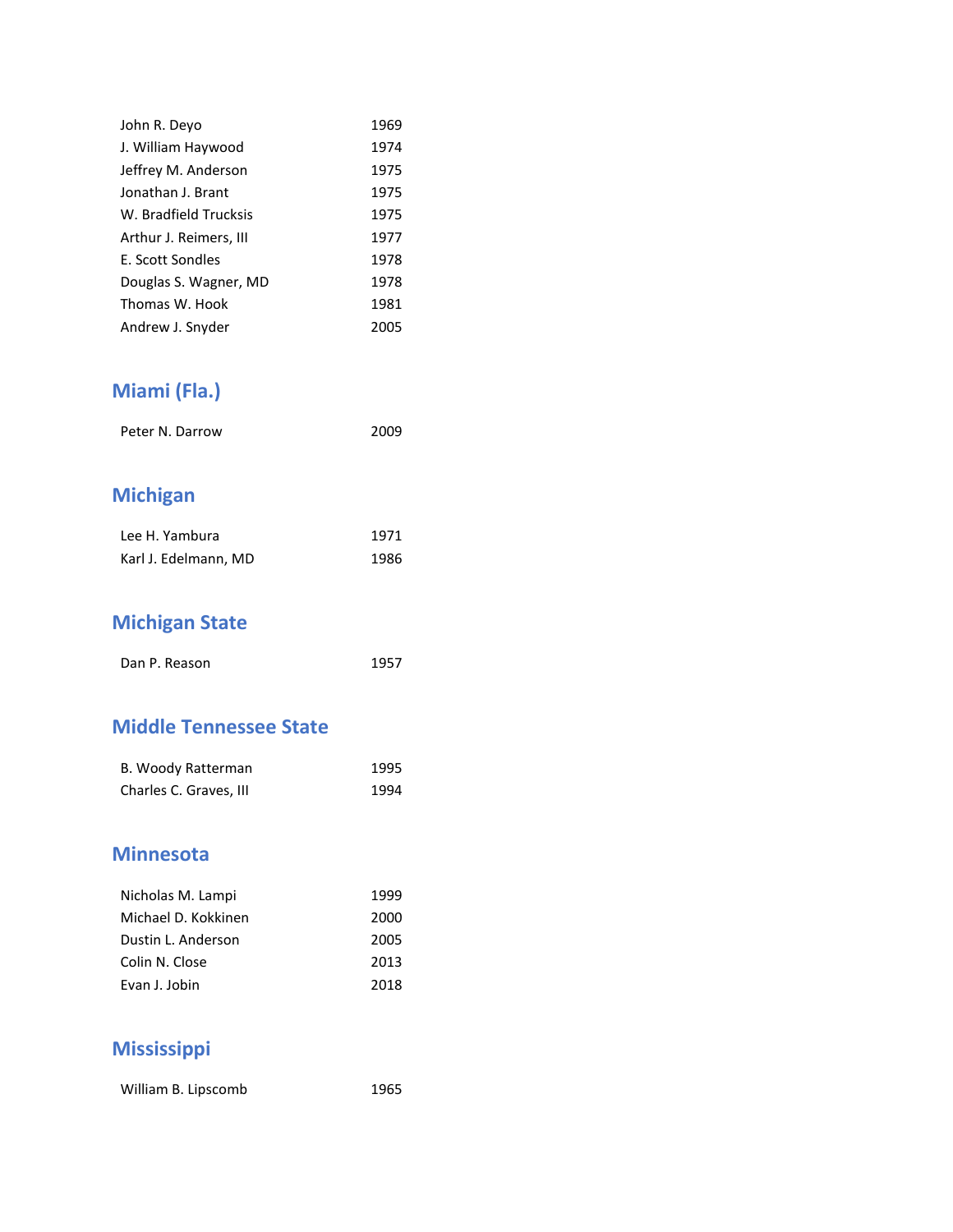### **Missouri**

| John M. Hillhouse   | 1969 |
|---------------------|------|
| Michael A. Williams | 1995 |

### **MIT**

| Michael G. Feinstein | 1982 |
|----------------------|------|
| Lei H. Tung          | 1986 |
| Kendall R. Bryan     | 1988 |
| Earl J. Watkins      | 1990 |
| Godard K. Abel       | 1993 |
| L. David Samuel      | 1994 |

## **Nebraska**

| Michael J. Wortman | 1970 |
|--------------------|------|
| Andy Mattox        | 2000 |

### **Northwestern**

| John M. Mutz         | 1957 |
|----------------------|------|
| Justin M. Rutherford | 2000 |

### **Ohio**

| R. Leslie Cornwell | 1965 |
|--------------------|------|
| Richard R. Apgar   | 1968 |
| Jeffrey J. O'Hara  | 1969 |
| Peter S. Fine      | 1974 |
| James A. Stagi     | 1977 |
| Richard A. Sabol   | 1977 |

## **Ohio State**

| <b>Volney Taylor</b>    | 1962 |  |
|-------------------------|------|--|
| Robert M. Taylor        | 1964 |  |
| Joseph A. Chinnici, Jr. | 1964 |  |
| John F. Dilley          | 1967 |  |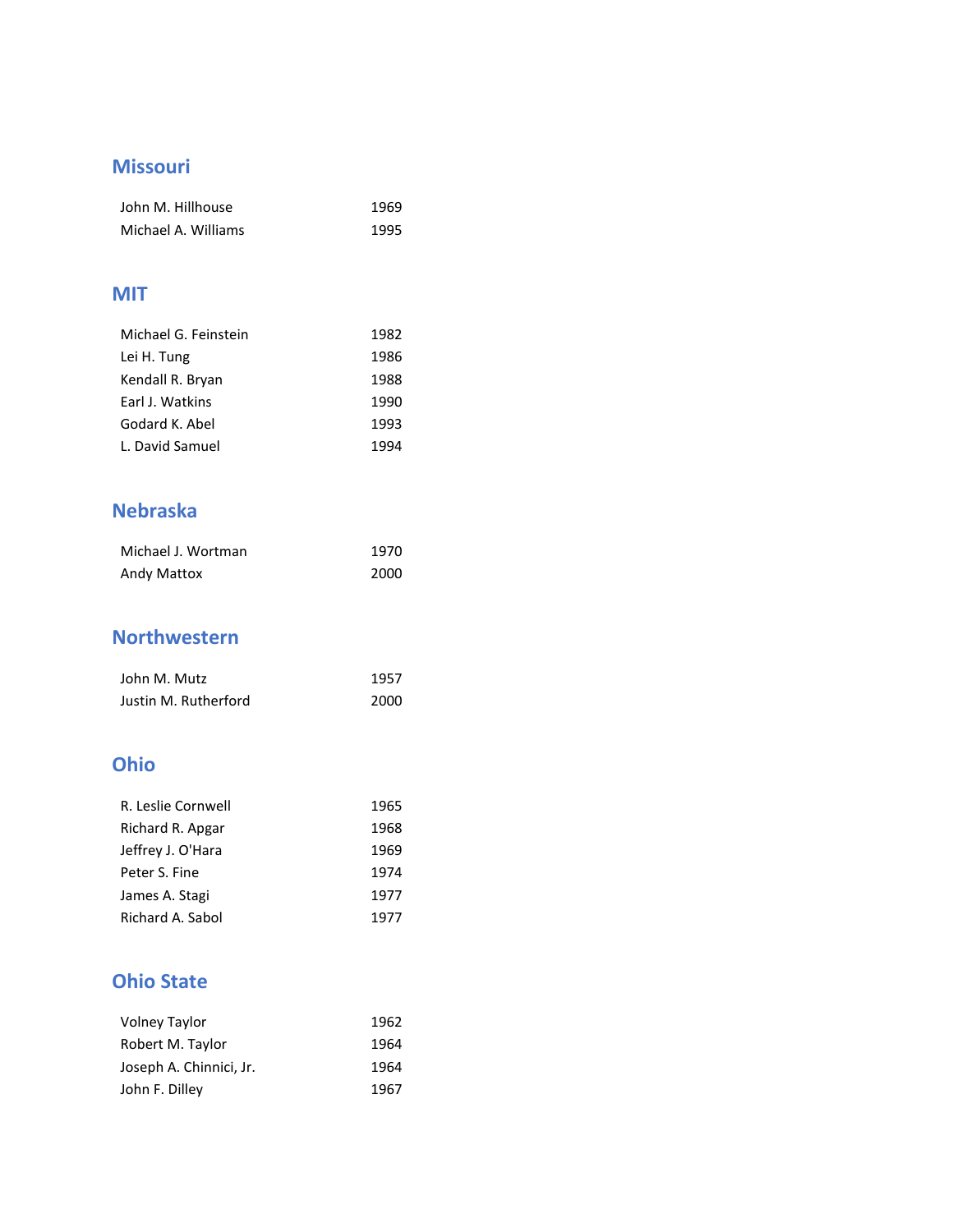| Alan J. Vovk         | 1970 |
|----------------------|------|
| Rick J. Schwieterman | 1972 |
| J. Daniel Irwin III  | 1985 |

### **Oklahoma**

| Thomas H. McCasland, Jr. | 1956 |
|--------------------------|------|
| Thomas G. Norris         | 1956 |
| Richard C. Day           | 1956 |
| William M. Obering       | 1957 |
| Don A. Smith             | 1958 |
| Arthur H. Thompson       | 1966 |
| Eddie R. McNeil          | 1967 |
| Dan A. Moody             | 1969 |
| Steven B. Glasser        | 1970 |
| Michael T. Lynch         | 1971 |
| Joseph M. Glasser        | 1973 |
| W. Anderson Bishop       | 1975 |
| Kim R. Hauger            | 1977 |
| Daniel W. Jordan         | 1978 |
| James W. Taylor          | 1979 |
| Dewey W. Chambers        | 1980 |
| Fred N. Reynolds         | 1979 |
| Ray B. Nelson            | 1979 |
| Kevin L. Foxx            | 1978 |
| Michael A. Bickford      | 1980 |
| Robert S. Beall          | 1980 |
| Stanton L. Johnson       | 1979 |
| Falon D. Fuller, MD      | 1980 |
| Robert B. Dobson         | 1982 |
| Jeffrey A. Dietert       | 1983 |
| R. Todd Boone            | 1984 |
| Todd J. Lisle            | 1984 |
| R. Link Barr IV          | 1985 |
| John F. Burns, Jr.       | 1986 |
| Brent L. Mills           | 1986 |
| Michael T. Krampf        | 1988 |
| Richard N. Johannes, Jr. | 1988 |
| Michael R. Hall, AIA     | 1988 |
| J. Marc Taylor           | 1991 |
| Logan R. Beall           | 2012 |
| Gerald K. Greer, Jr.     | 2011 |
| Rodrigo Rivera-Reyes     | 2015 |
| Aaron S. Murray          | 2016 |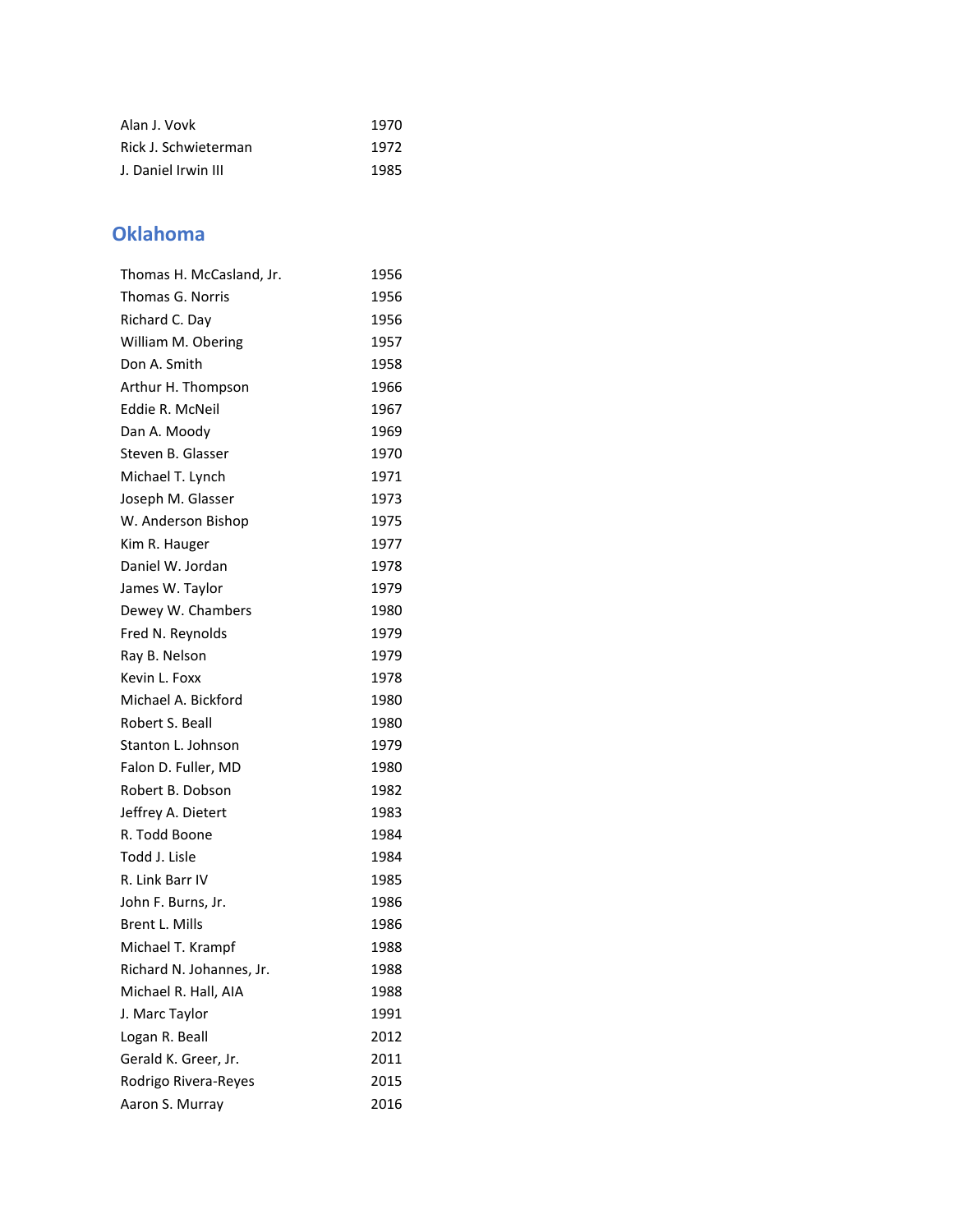| Ethan D. Williams | 2023 |
|-------------------|------|
| James W. Lukehart | 2024 |

## **Oklahoma State**

| Richard G. Cahill     | 1963 |
|-----------------------|------|
| Terry C. Kern         | 1966 |
| Jerold W. Fine        | 1966 |
| Chuck Hensley         | 1967 |
| Robert L. Roark       | 1968 |
| James A. Aneshansley  | 1971 |
| Larry J. Nieman, DVM  | 1972 |
| Timothy C. Wright     | 1973 |
| H. Thomas Snyder      | 1977 |
| Robin F. Wantland     | 1977 |
| John Luke Freeeman    | 1978 |
| David O. Thomas       | 1979 |
| Richard E. Smith, Jr. | 1985 |

# **Oregon**

| Glen A. Holden            | 1951 |
|---------------------------|------|
| Morris A. Arntson, Jr.    | 1959 |
| John H. Herman            | 1960 |
| Arthur C. Carmichael, Jr. | 1962 |
| William R. Crist          | 1968 |

# **Oregon State**

| Bruce W. Levering | 1976 |
|-------------------|------|
|                   |      |

### **Purdue**

| Courtney V. Moe   | 1956 |
|-------------------|------|
| John E. Young     | 1956 |
| John W. Holcroft  | 1963 |
| David A. Thompson | 1964 |
| Kevin M. Comer    | 1971 |
| William B. Elmore | 1975 |
| Michael W. Wells  | 1975 |
| George R. Cooper  | 1978 |
| Thomas H. Lupfer  | 1979 |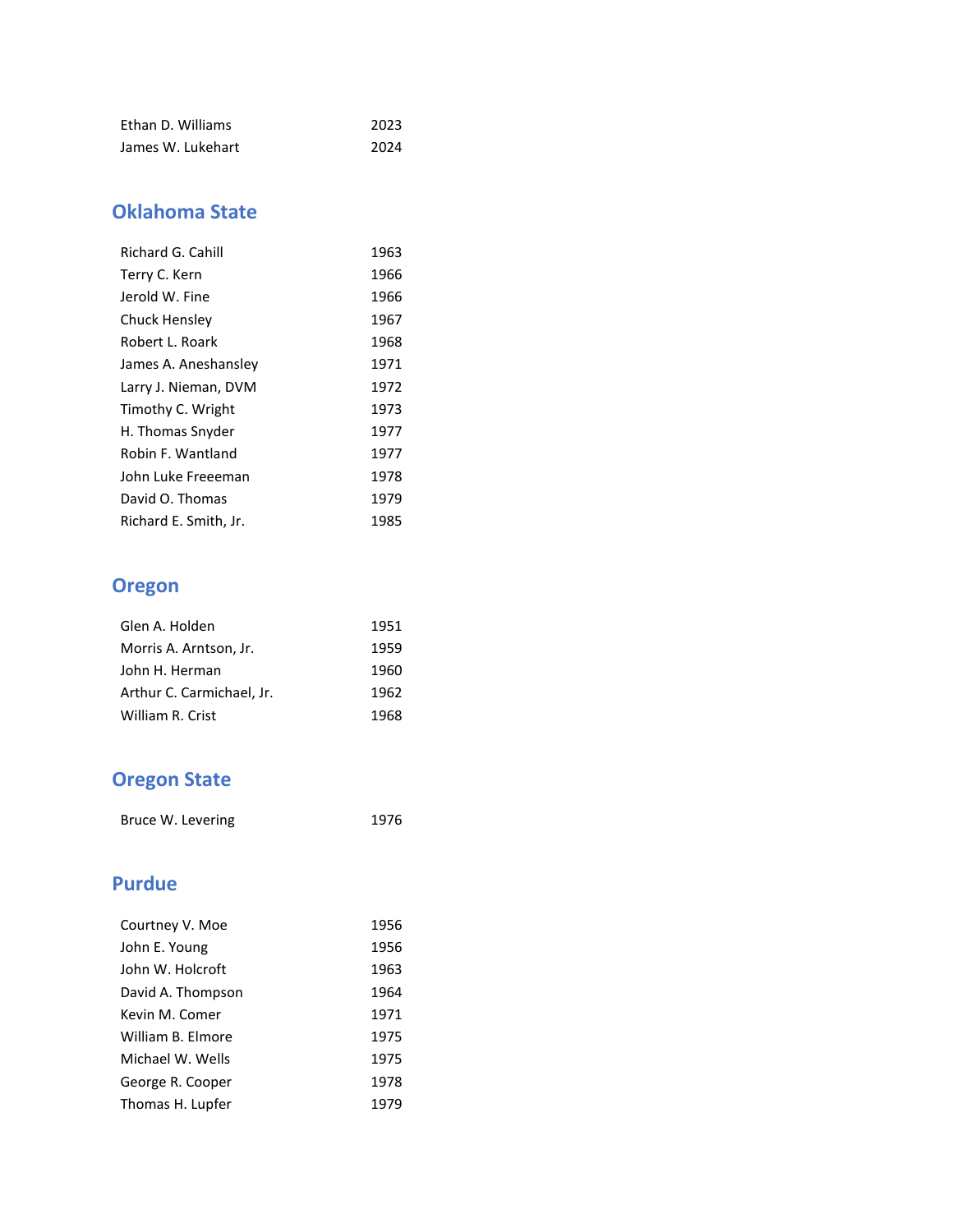| Andrew H. Stephens  | 1979 |
|---------------------|------|
| Richard J. Bond, II | 1979 |
| Thomas C. Hoover    | 1982 |
| Cary B. Wood        | 1989 |
| Chad J. Zamarin     | 1998 |
| Byron K. Wheeler    | 1999 |

### **Rhode Island**

| 1993 |
|------|
|      |

# **Rutgers**

| George D. Fosdick  | 1963 |
|--------------------|------|
| Kenneth J. Grispin | 1970 |

## **Sacred Heart**

| Lorenzo Pusateri | 2022 |
|------------------|------|
|                  |      |

# **San Diego**

| Paul W. Winterbotham | 2012 |
|----------------------|------|

# **San Diego State**

| Frederick W. Pierce, IV | 1984 |
|-------------------------|------|
|                         |      |

#### **SMU**

| C. Edward Lancaster | 1960 |
|---------------------|------|
| John D. Hagerman    | 1963 |
| David W. Light, III | 1964 |
| Jeffrey P. Greiner  | 1980 |

### **South Carolina**

Alexander P. Bermudez 2013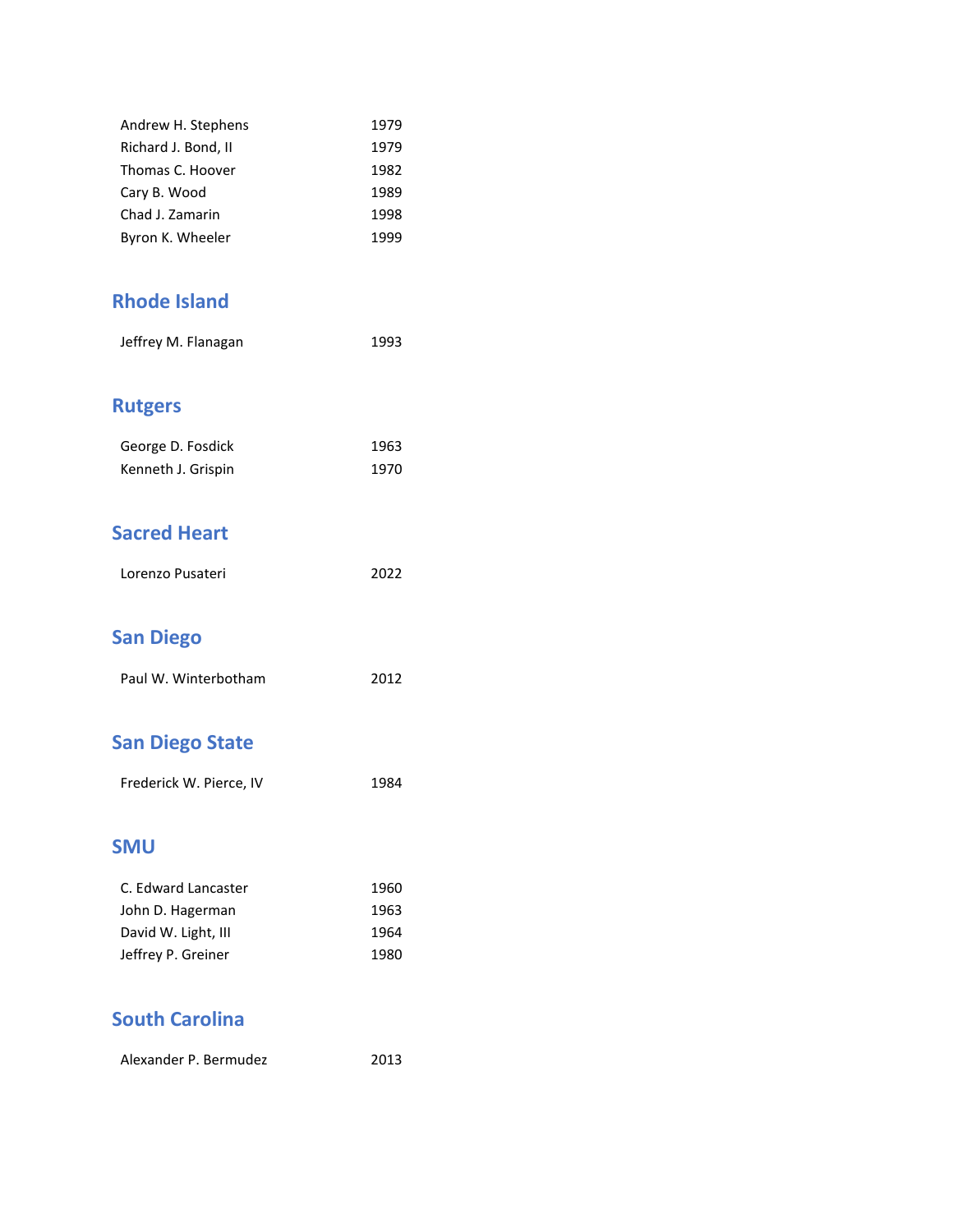### **South Dakota**

| Jerry R. Morrissey | 1957 |
|--------------------|------|
| John C. Thietje    | 1961 |

### **Southern California**

| John R. Rothwell | 1978 |
|------------------|------|
|                  |      |

### **Southern Illinois**

| Martin E. Obst | 2003 |
|----------------|------|
|                |      |

### **Syracuse**

| Marc A. Benshetler    | 1982 |
|-----------------------|------|
| Robert F. Hanley, Jr. | 1983 |

### **TCU**

| Kent R. Mire | 2007 |
|--------------|------|
|              |      |

#### **Tennessee**

| Mark C. Whitler       | 1973 |
|-----------------------|------|
| James H. Burnett, III | 1979 |
| John S. Underhill     | 2013 |

### **Texas**

| Page S. Foshee | 1990 |
|----------------|------|
|                |      |

### **Texas Tech**

| R. Dean Stalcup | 1971 |
|-----------------|------|
|                 |      |

### **Truman State**

| Ryan R. Sather | 1998 |
|----------------|------|
|----------------|------|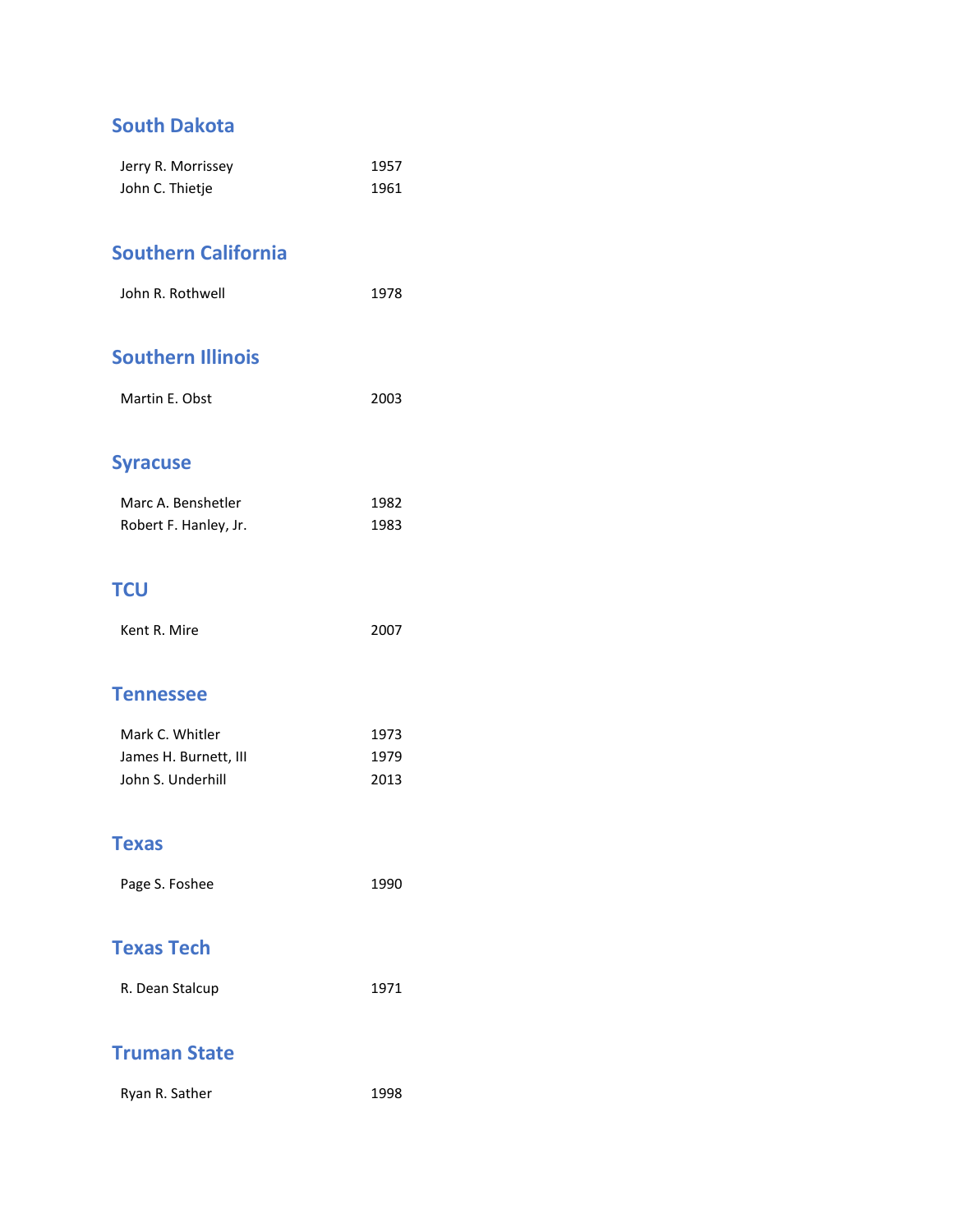## **UC Riverside**

| Joel W. Stern | 1994 |
|---------------|------|
|               |      |

### **UCLA**

| James A. Collins  | 1950 |
|-------------------|------|
| Donald L. Grandi  | 1965 |
| Michael J. Downer | 1977 |

#### **UNLV**

| Willie Romero | 1995 |
|---------------|------|
|---------------|------|

### **Utah**

| 1973 |
|------|
| 1980 |
| 2015 |
| 2014 |
|      |

### **Vanderbilt**

| Jeffrey M. Materna | 2000 |
|--------------------|------|
|                    |      |

### **Villanova**

| Steven R. Ferri      | 1994 |
|----------------------|------|
| Michael R. Okenquist | 1994 |

# **Virginia Tech**

| S. Wayne Kay       | 1973 |
|--------------------|------|
| Daniel L. Westra   | 1976 |
| James E. Kurz, Jr. | 1988 |

### **Wabash**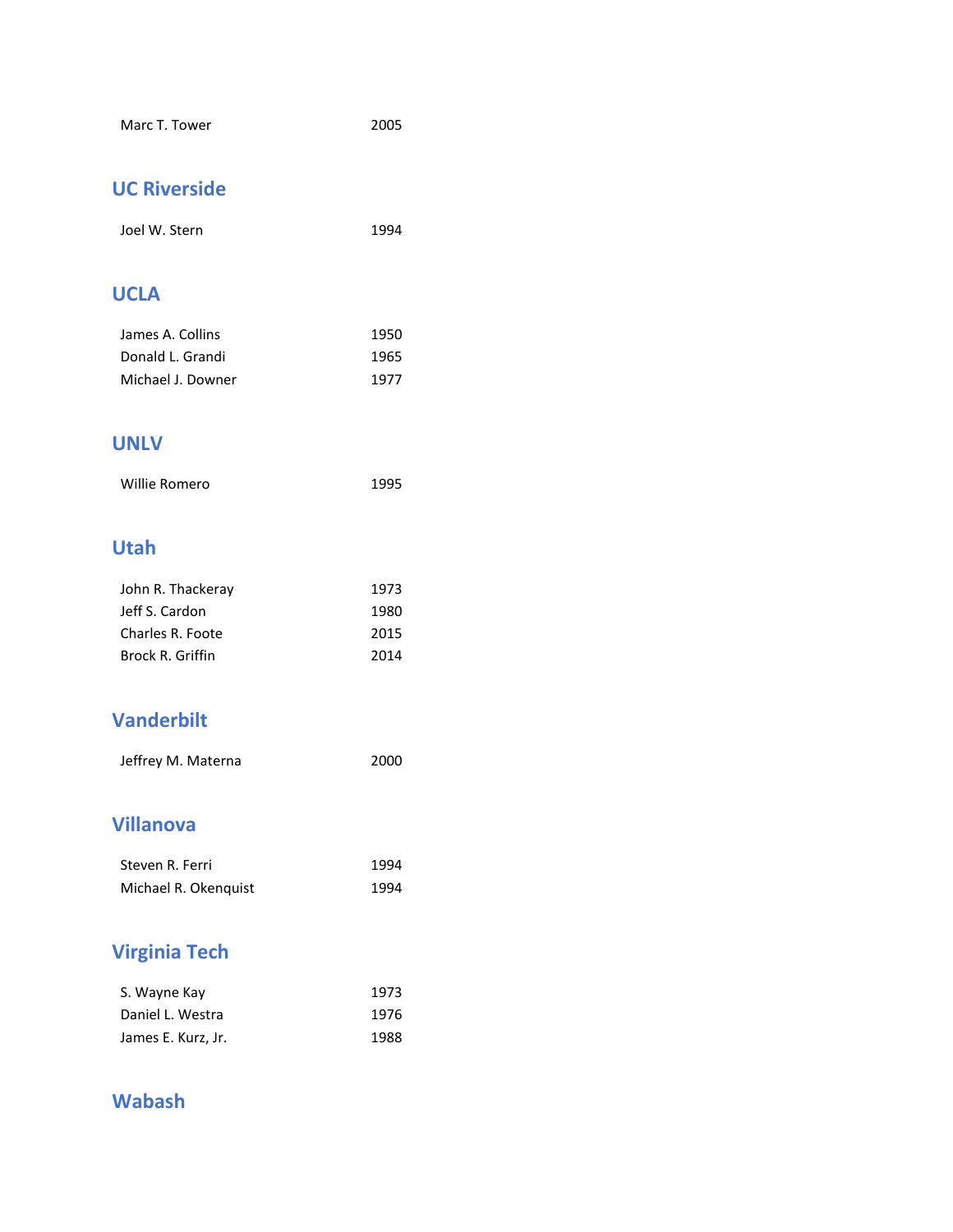| James A. Carroll          | 1965 |
|---------------------------|------|
| Robert T. Grand           | 1978 |
| James L. Engledow         | 1978 |
| James C. Snyder           | 1982 |
| George Seidensticker, III | 1957 |
| Adam W. Collins           | 2002 |

# **Washington**

| Bruce A. Nordstrom   | 1955 |
|----------------------|------|
| Donald V. Rhodes     | 1958 |
| Christian H. Sievers | 1958 |
| Mark A. Muhlhauser   | 2000 |

# **Washington & Jefferson**

| Stephen A. Signorile | 1971 |
|----------------------|------|
|                      |      |

# **Washington in St. Louis**

| Jesse R. Bodine | 1949 |
|-----------------|------|
| Aaron T. Kozuki | 2005 |

# **Washington State**

| Jack D. Simpson      | 1960 |
|----------------------|------|
| G. Thomas Hargorve   | 1961 |
| Lawrence P. Williams | 1965 |
| D. Michael Jones     | 1964 |
| Earl C. Simpson, DDS | 1970 |
| Douglas A. Forslund  | 1986 |
| James M. Pappas      | 1985 |

### **West Chester**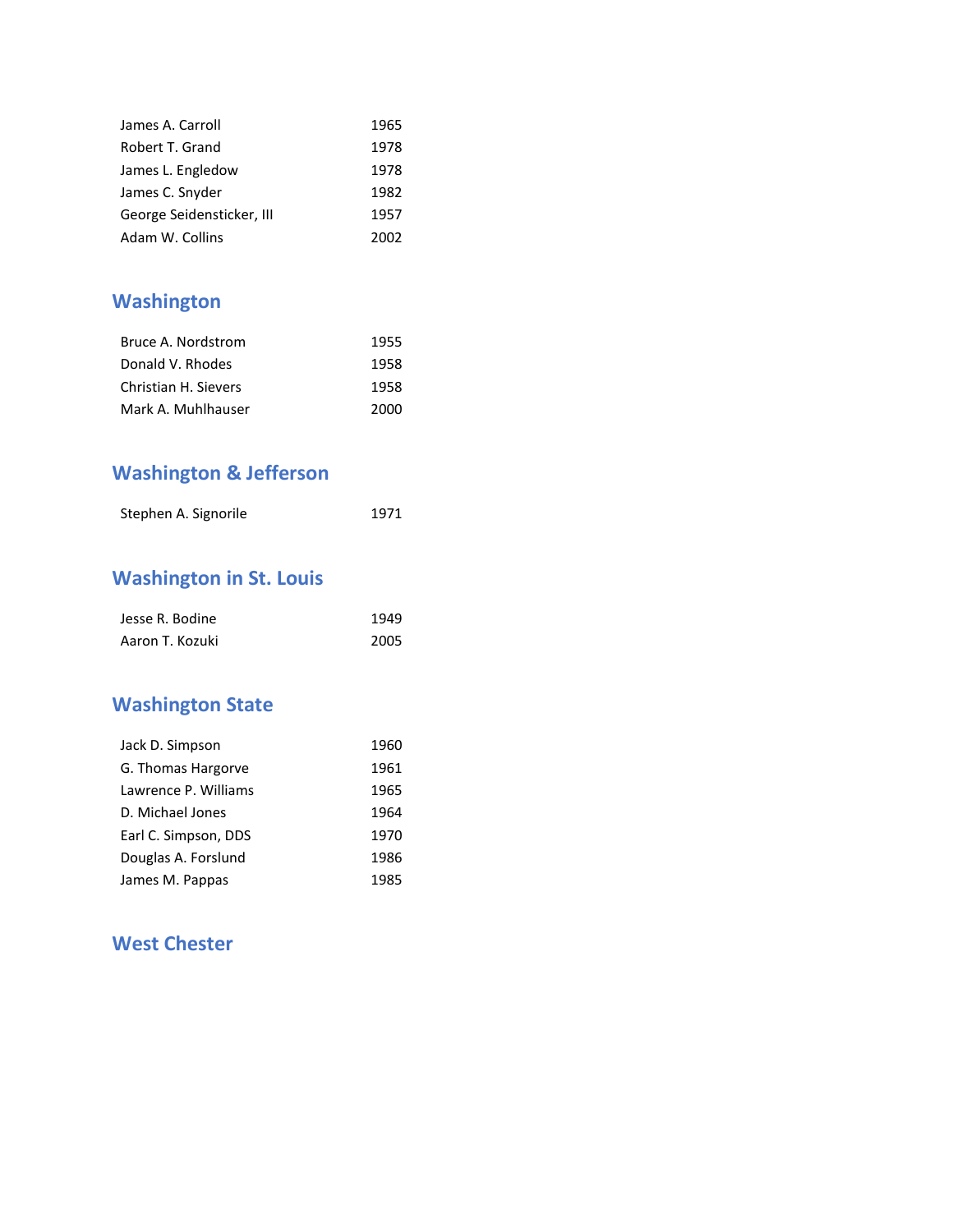| Justin E. Foster | 2011 |
|------------------|------|
|                  |      |

#### **Western Reserve**

| Neal P. Lavelle | 1957 |
|-----------------|------|
|                 |      |
| Westminster     |      |

| Kirk W. Carpenter | 1965 |
|-------------------|------|

### **Wichita State**

| Donald H. Pratt         | 1960 |
|-------------------------|------|
| Wallace T. Peckham, Jr. | 1968 |
| Robert M. Smith         | 1967 |
| John R. Morse           | 1972 |
| Steven R. Sutherland    | 1974 |
| Glenn A. Etherington    | 1976 |
| Michael D. Masterson    | 1981 |
| Charles A. Etherington  | 1979 |
| James R. McBride        | 1983 |
| Braden R. McCurdy       | 2002 |
| Tyson M. Bean           | 2002 |

### **Willamette**

| Douglas G. Houser | 1957 |
|-------------------|------|
| R. Ethan Braden   | 2002 |
| Galen C. Smith    | 2006 |

# **William & Mary**

| MacGregor H. Hill, II | 2004 |
|-----------------------|------|

### **Wisconsin**

| George E. Moore, III | 1979 |
|----------------------|------|
|                      |      |

## **Wisconsin-Oshkosh**